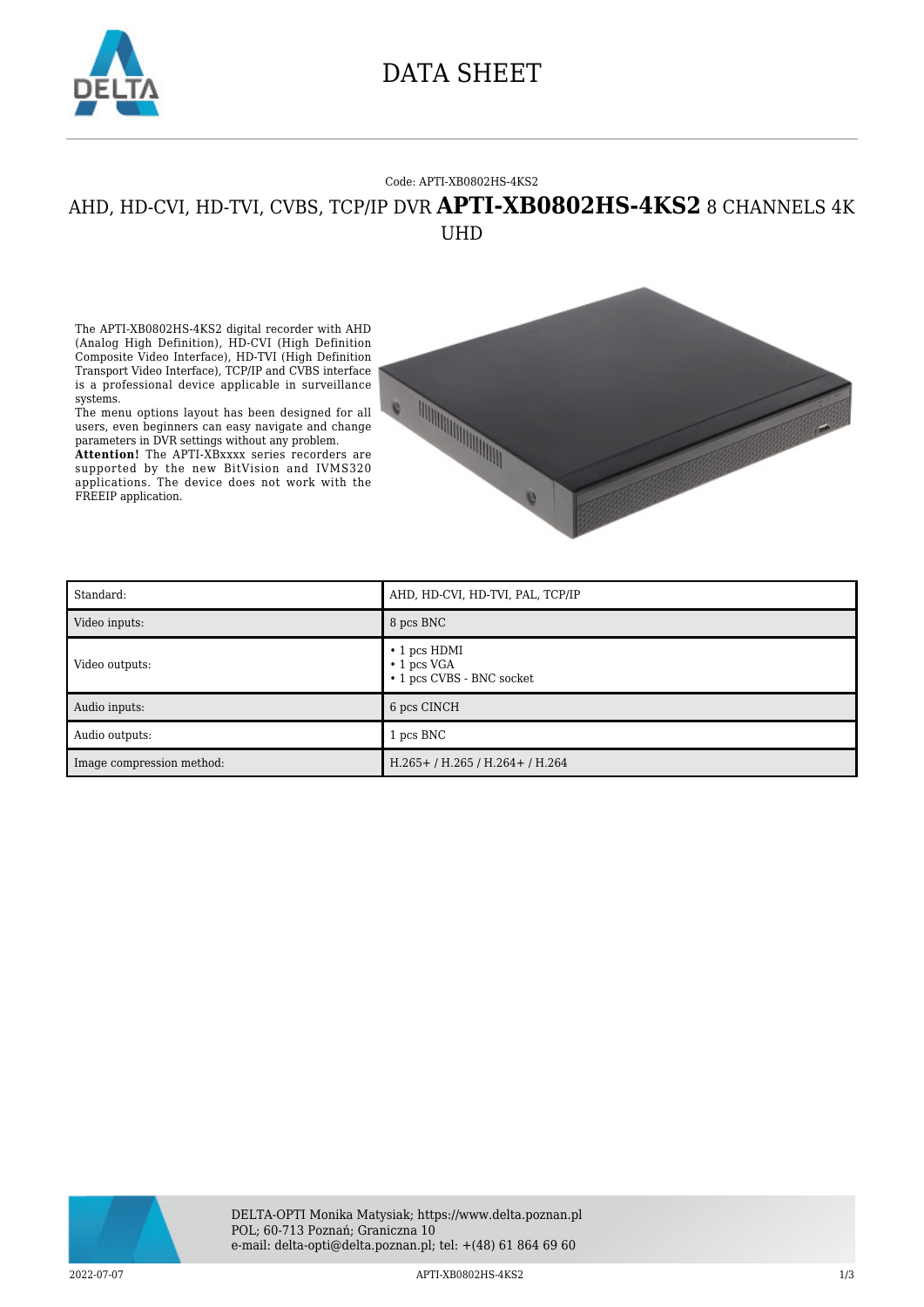

## DATA SHEET

| Image records resolutions:          | $\cdot$ AHD:<br>8 Mpx - 3840 x 2160 px, 4K UHD,<br>5 Mpx - 2592 x 1944 px,<br>4 Mpx - 2560 x 1440 px,<br>3 Mpx - 2048 x 1536 px,<br>1080p - 1920 x 1080 px,<br>720p - 1280 x 720 px,<br>$\cdot$ HD-CVI:<br>8 Mpx - 3840 x 2160 px, 4K UHD,<br>4 Mpx - 2560 x 1440 px,<br>1080p - 1920 x 1080 px,<br>720p - 1280 x 720 px,<br>$\cdot$ HD-TVI:<br>8 Mpx - 3840 x 2160 px, 4K UHD,<br>5 Mpx - 2592 x 1944 px,<br>4 Mpx - 2560 x 1440 px,<br>3 Mpx - 2048 x 1536 px,<br>1080p - 1920 x 1080 px,<br>720p - 1280 x 720 px,<br>$\cdot$ CVBS :<br>960H - 960 x 576 px,<br>$\cdot$ IP:<br>max. 8.3 Mpx - 3840 x 2160 px - 4K UHD |
|-------------------------------------|-------------------------------------------------------------------------------------------------------------------------------------------------------------------------------------------------------------------------------------------------------------------------------------------------------------------------------------------------------------------------------------------------------------------------------------------------------------------------------------------------------------------------------------------------------------------------------------------------------------------------|
| Recording speed adjustment:         | 8.3 Mpx IP @ 1  25 fps<br>8.3 Mpx @ 1  12 fps<br>5 Mpx @ 1  20 fps<br>$4$ Mpx $@$ $1 \dots 25$ fps<br>3 Mpx @ 1  18 fps<br>$1080p @ 1  25$ fps<br>720p @ 1  25 fps<br>960H @ 1  25 fps<br>for each channel                                                                                                                                                                                                                                                                                                                                                                                                              |
| Operation modes:                    | • 8 x AHD / HD-CVI / HD-TVI / CVBS<br>$\cdot$ 6 x AHD / HD-CVI / HD-TVI / CVBS + 10 x IP max. 8 Mpx<br>$\cdot$ 4 x AHD / HD-CVI / HD-TVI / CVBS + 12 x IP max. 8 Mpx<br>• 2 x AHD / HD-CVI / HD-TVI / CVBS + 14 x IP max. 8 Mpx<br>$\cdot$ 17 x IP max. 8 Mpx<br>$\cdot$ 26 x IP max. 5 Mpx<br>$\cdot$ 32 x IP max. 4 Mpx<br>All modes allow for any combination of the AHD, HD-CVI, HD-TVI, CVBS cameras                                                                                                                                                                                                               |
| Recording modes:                    | Motion Detection, Schedule                                                                                                                                                                                                                                                                                                                                                                                                                                                                                                                                                                                              |
| Supported hard drives:              | 2 x 6 TB SATA                                                                                                                                                                                                                                                                                                                                                                                                                                                                                                                                                                                                           |
| External storage devices backup:    | Records backup at (.avi) format to USB (pendrive)                                                                                                                                                                                                                                                                                                                                                                                                                                                                                                                                                                       |
| Searching and playback the records: | Records searching: timeline or file list. Playback: forward, backward, fast, slow.<br>Records playback from max. 8 channels in the same time                                                                                                                                                                                                                                                                                                                                                                                                                                                                            |
| Network functions:                  | • Network Client Software (iVMS320): live view, playback and backup of the records<br>• IE browser: live view, playback and backup of the records and configuration of the<br>recorder parameters                                                                                                                                                                                                                                                                                                                                                                                                                       |
| Mobile phones support:              | Port no.: 6000 or access by a cloud (P2P)<br>• Android: Free application BitVision, Android: Free application iVMS320<br>• iOS (iPhone): Free application BitVision, iOS: Free application iVMS320                                                                                                                                                                                                                                                                                                                                                                                                                      |
| Default IP address:                 | 192.168.1.88                                                                                                                                                                                                                                                                                                                                                                                                                                                                                                                                                                                                            |
| Default admin user / password:      | admin / 12345                                                                                                                                                                                                                                                                                                                                                                                                                                                                                                                                                                                                           |



DELTA-OPTI Monika Matysiak; https://www.delta.poznan.pl POL; 60-713 Poznań; Graniczna 10 e-mail: delta-opti@delta.poznan.pl; tel: +(48) 61 864 69 60